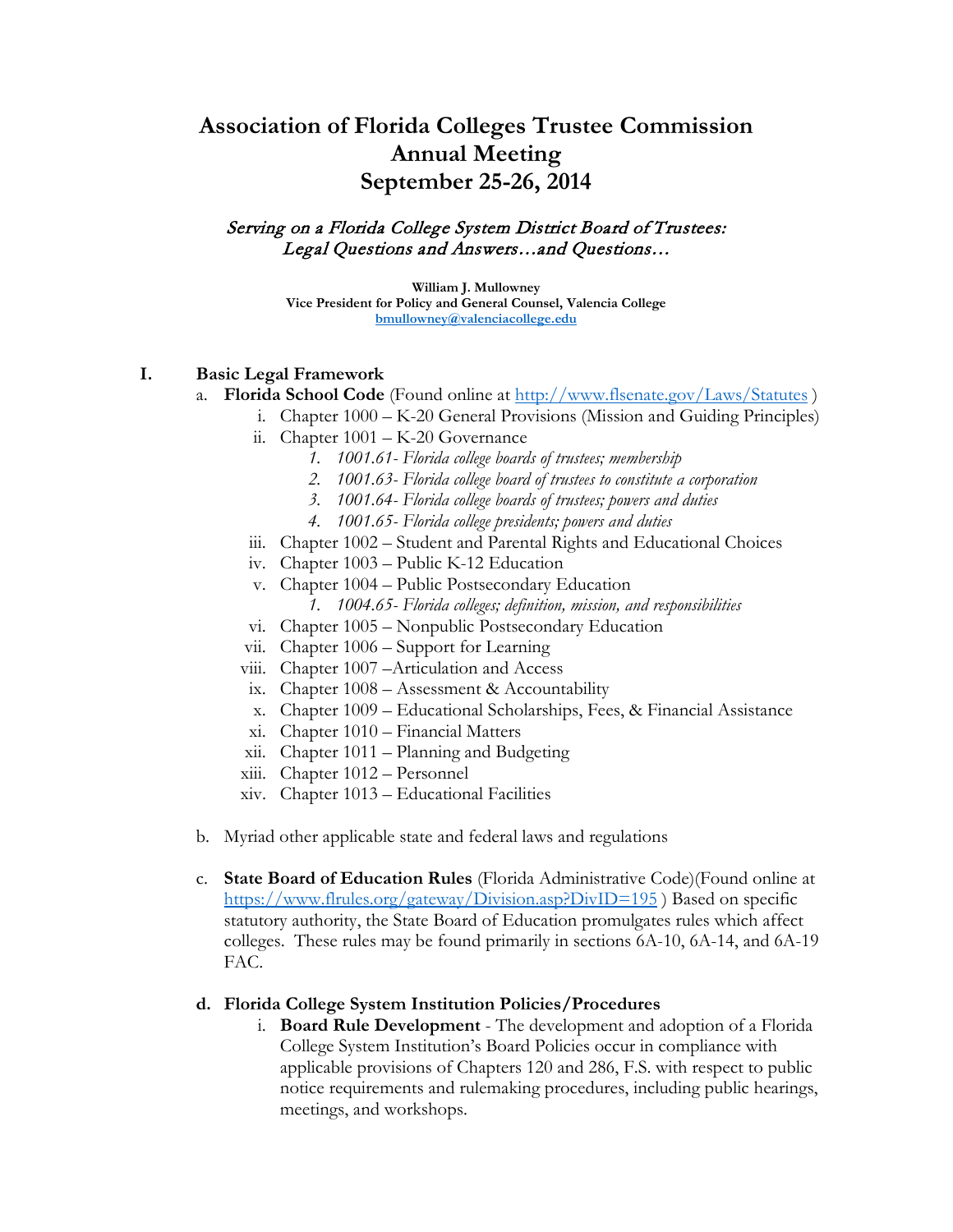#### **II. Governance**

- a. Nature of Florida College System Institutions
- b. Statutory Duties and authority of Board (Sec. 1001.64(1)-(48), F.S.)
- c. Full Board vs. individual roles and authority
- d. **Complementary Roles:** Strategic, policy level role of trustees vs. administrative, operational role of staff – effective governance requires avoiding micromanagement while being sufficiently informed to assess institutional effectiveness.
	- i. Sec.1001.65, F.S. states in part, "[t]he president is the chief executive officer of the community college, shall be corporate secretary of the community college board of trustees, and is responsible for the operation and administration of the … college."
	- ii. Sec. 1001.60 (3) states, "[e]ach institution within the Florida College System shall be governed by a local board of trustees as provided in s. 1001.64. ..." In addition, Sec. 1001.64(1) states in part, "[t]he boards of trustees shall be responsible for cost-effective policy decisions appropriate to the community college's mission, the implementation and maintenance of high-quality education programs…"
- e. **Stewardship Responsibilities of Trustees** understanding what to ask and when to ask it: framing questions that are relevant and strategic supports the trustee's fundamental duty to exercise informed, independent business judgment in a good faith manner that he/she believes to be in the best interest of the college in pursuit of mission.
	- i. **Fiduciary Duties** (budgets, facilities, financial health, campus culture/safety)
		- 1. Independence avoiding conflicts of interest/loyalty
		- 2. Good faith
		- 3. Duty of care decision-making and oversight
	- ii. **Stewardship to College Mission** (attending to primary college mission)
	- iii. **Stewardship to president and senior team** (create opportunities to do great work)
	- iv. **Stewardship to the "spirit" of the College** (Model the College's core values - develop habits/practices that nourish the spirit of the college. Be able to "tell the story" of your college – current and twenty years from now (vision).

## **III. Florida's Government in the Sunshine Law**

a. Provides a right of access to governmental proceedings at both the state and local levels.

**Key Point:** It is the *how* and the *why* officials decided to so act which interests the public, not merely the final decision.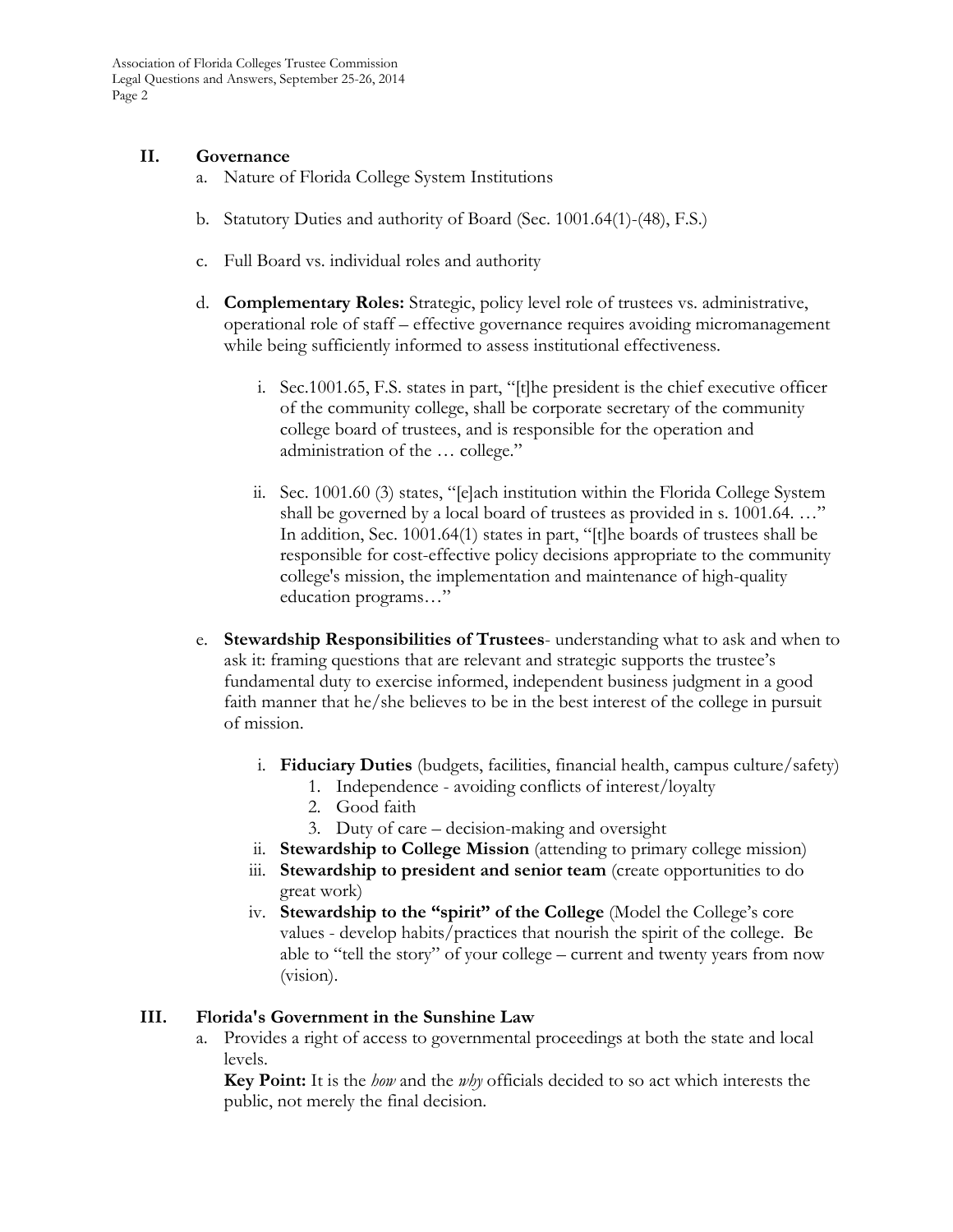- b. Legal basis: A right of access to meetings of collegial public bodies is recognized in the Florida Constitution. Article I, s. 24, Fla. Const. Also, codified in s. 286.011, F.S.
- c. Equally applicable to elected and appointed boards and has been applied to *any* gathering, whether formal or casual, of two or more members of the same board or commission to discuss some matter on which *foreseeable action* will be taken by the public board. There is no requirement that a quorum be present for a meeting of members of a public board to be subject to s. 286.011, F.S.
- d. Applies to Florida College System District Boards of Trustees and their affiliated direct support organizations (foundations). Note: Members of a public board are not prohibited under the Sunshine Law from meeting together socially, provided that matters which may come before the board are not discussed at such gatherings.
- e. Three basic requirements of s. 286.011, F.S.
	- i. meetings of public boards or commissions must be open to the public;
	- ii. reasonable notice of such meetings must be given; and
	- iii. minutes of the meetings must be taken.
- f. There is no "government by delegation" exception to the Sunshine Law, and boards may not avoid their responsibilities or conduct the public's business in secret by use of an alter ego. Thus, the Sunshine Law is applicable to meetings between a board member and an individual who is not a member of the board when that individual is being used as a liaison between, or to conduct a de facto meeting of, board members (no shuttle diplomacy…).
- g. Board member communications to each other via email, texts, social media, or any other means, regardless of the technology used, may be subject to the Sunshine Law if the communication involves a matter on which *foreseeable action* will be taken by the public board.
- h. Exceptions: Section 286.011(8), F.S., discussion of pending litigation only among board, president and attorney, subject to procedural requirements. Section 768.28(16)(c), F.S., portions of meetings and proceedings relating solely to the evaluation of claims or to offers of compromise of claims filed with a risk management program of the state, its agencies and subdivisions, (such as the Florida College System Risk Management Consortium) are exempt from the Sunshine Law.

## **i. Consequences for Violations of Sunshine Law**

## **i. Criminal Penalties**

1. A knowing violation of the Sunshine Law is a misdemeanor of the second degree. A person convicted of a second degree misdemeanor may be sentenced to a term of imprisonment not to exceed 60 days and/or fined up to \$500.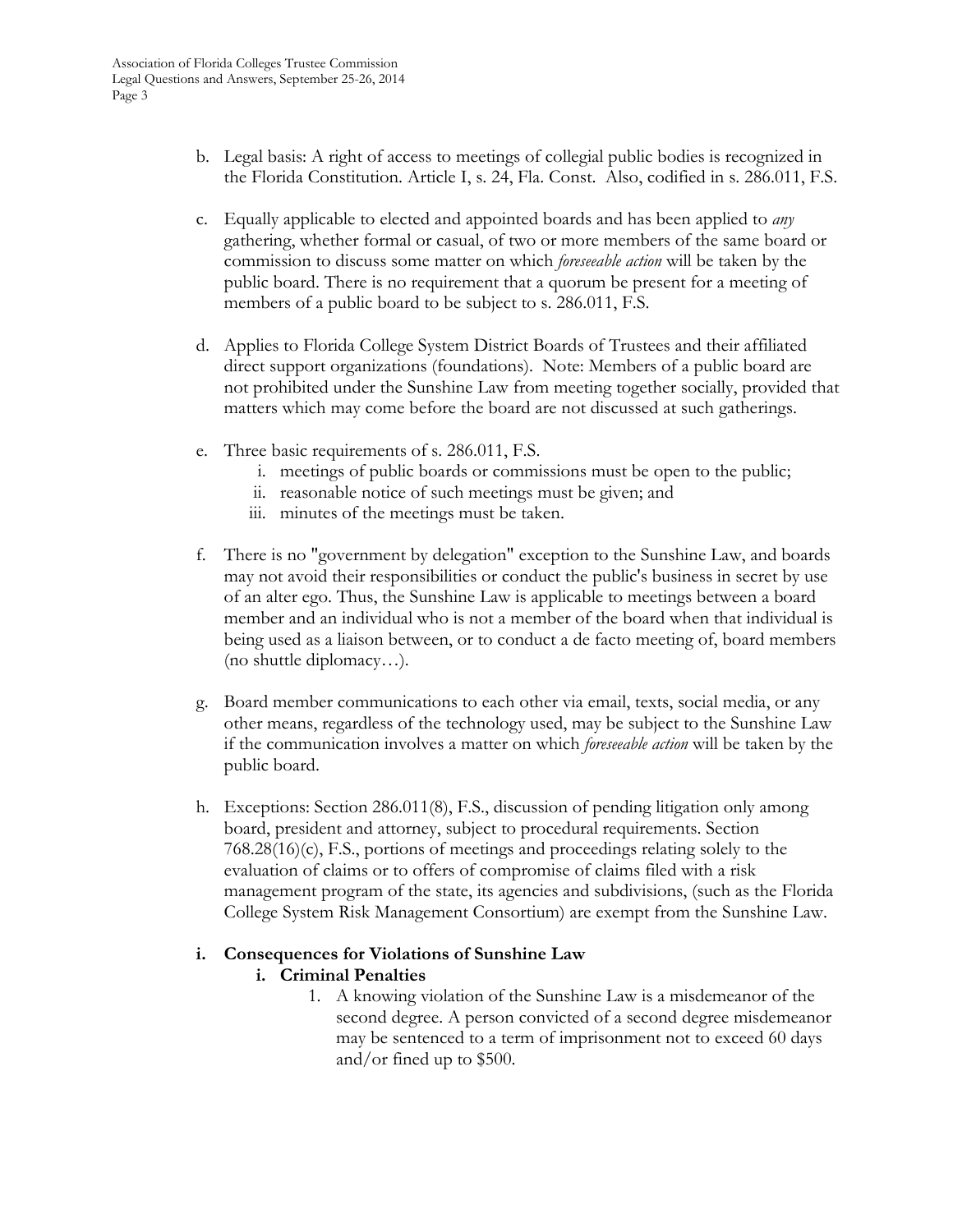Association of Florida Colleges Trustee Commission Legal Questions and Answers, September 25-26, 2014 Page 4

## **ii. Removal from Office**

1. The Governor may suspend an elected or appointed public officer who is indicted or informed against for any misdemeanor arising directly out of his or her official duties. If convicted (pleads guilty or nolo contendere or found guilty), the officer may be removed from office by executive order of the Governor.

#### **iii. Noncriminal Infractions**

1. A public officer violating the provisions of the Sunshine Law is guilty of a noncriminal infraction, punishable by a fine not exceeding \$500.

#### **iv. Attorneys' Fees**

1. Reasonable attorney's fees will be assessed against a board or commission found to have violated the Sunshine Law. Attorney's fees may be assessed against the individual board members except in those cases where the board sought and took advice of its attorney.

#### **v. Civil Actions for Injunctive or Declaratory Relief**

1. Circuit courts have jurisdiction to issue injunctions upon application by any citizen of this state. While normally irreparable injury must be proved by the plaintiff before an injunction may be issued, in Sunshine Law cases the mere showing that the law has been violated constitutes "irreparable public injury."

#### **vi. Invalidity of Action Taken in Violation of the Sunshine Law and Required Subsequent Corrective Action**

1. Section 286.011, F.S., provides that no resolution, rule, regulation or formal action shall be considered binding except as taken or made at an open meeting. Recognizing that the Sunshine Law should be construed so as to frustrate all evasive devices, the courts have held that action taken in violation of the law is void *ab initio*.

## **IV. Public Records**

- a. Section 119.011 provides a right of access to the records of state and local governments as well as to records of private entities acting on their behalf. If material falls within the definition of "public record" it must be disclosed to the public unless there is a statutory exemption.
- b. In absence of a statutory exemption, this right of access applies to:
	- i. all documents, papers, letters, maps, books, tapes, photographs, films, sound recordings, data processing software, or other material, regardless of the physical form, characteristics, or means of transmission;
	- ii. made or received pursuant to law or ordinance or in connection with the transaction of official business;
	- iii. by any agency (includes a private entity "acting on behalf" of a public agency); and
	- iv. which are used to perpetuate, communicate or formalize knowledge.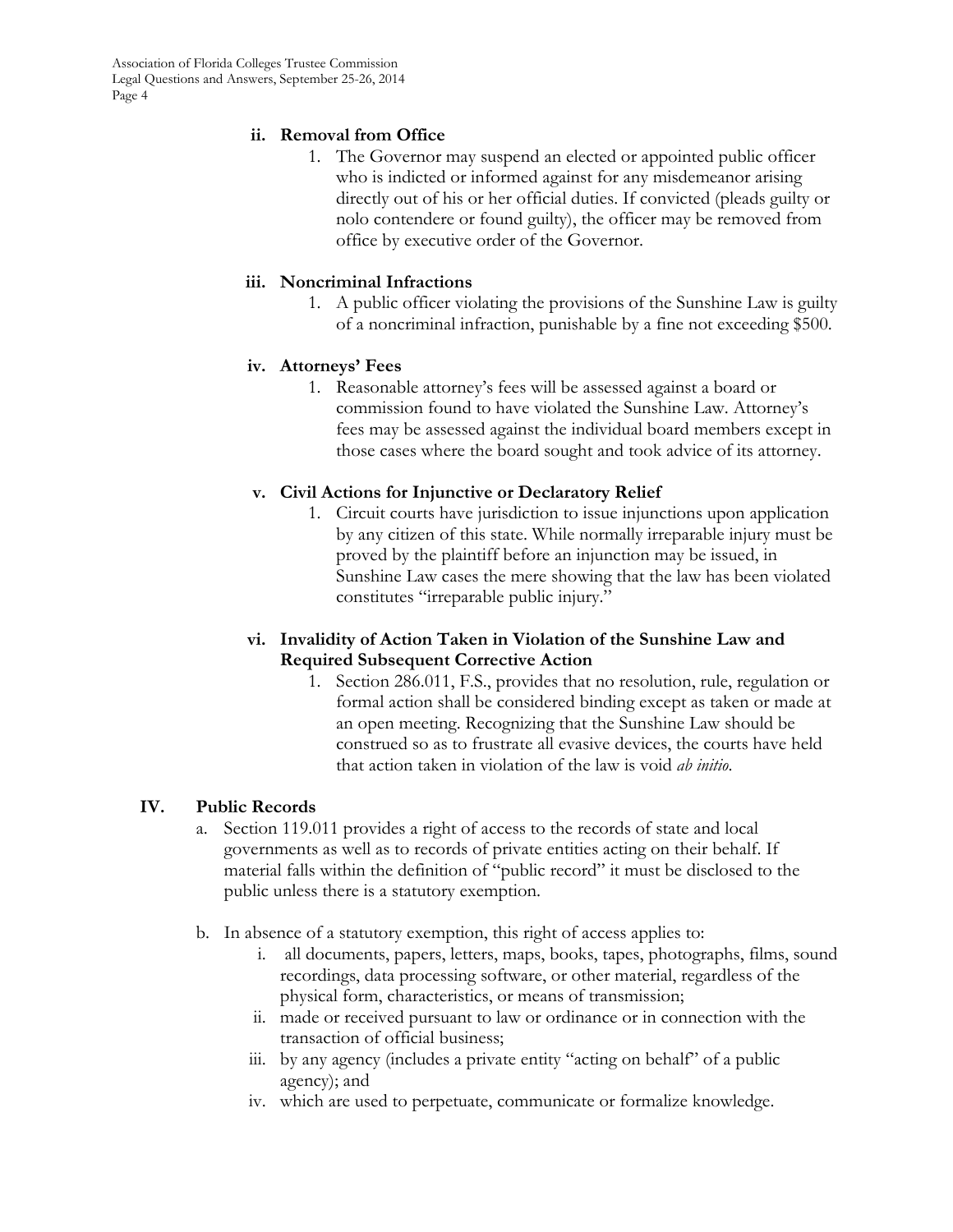- c. Electronic records, emails, texts, and social media posts may be public records when they are created or received in the transaction of official business, and are governed by the same rules as written documents and other public records, and should be retained in accordance with the retention schedule for other records relating to performance of the agency's functions and formulation of policy. With regard to the use of technology and social media, trustees are well advised to avoid any action that evades or could be construed as an attempt to evade the requirements of law.
- d. All public records must be retained in accordance with retention schedules approved by the Department of State, and Board policies. Even exempt records must be retained in accordance with a retention schedule.

## **e. Providing Public Records**

- i. Public records cannot be withheld at the request of the sender
- ii. A requestor is not required to show a "legitimate" or "noncommercial interest" as a condition of access.
- iii. A request cannot be denied because it is "overbroad"
- iv. Unless authorized by another statute, an agency may not require that public records requests be in writing or require the requestor to identify himself or herself
- v. Records must be produced in the reasonable time allowed the custodian to retrieve the record and delete those portions of the record the custodian asserts are exempt.
- vi. An agency is not required to comply with a "standing" request for records that may be created in the future.
- vii. An agency is not required to answer questions about the public records (other than information on how to obtain them, like the cost)
- viii. An agency is not required to create a new record
- ix. Chapter 119 authorizes the custodian to charge a fee of up to 15 cents per one-sided copy for copies that are 14 inches by 81/2 inches or less. An additional 5 cents may be charged for two-sided copies.
- x. In addition, an agency may impose a reasonable special service charge for the actual cost of extensive labor and information technology required due to the large volume of a request.

# **f. Key Florida College System Public Records Exemptions**

- i. **Direct Support Organization Records** All records of the Florida College system institution direct-support organizations - other than the auditor's report, any information necessary for the auditor's report, any information related to the expenditure of funds, and any supplemental data requested by the board of trustees, the auditor general, and OPPAGA - are confidential and exempt from s. 119.07(1), F.S. The exemption includes donor identifying records.
- ii. **Student Records** Public access to student education records is limited by statute. Section 1002.221(1), F.S., provides that education records (records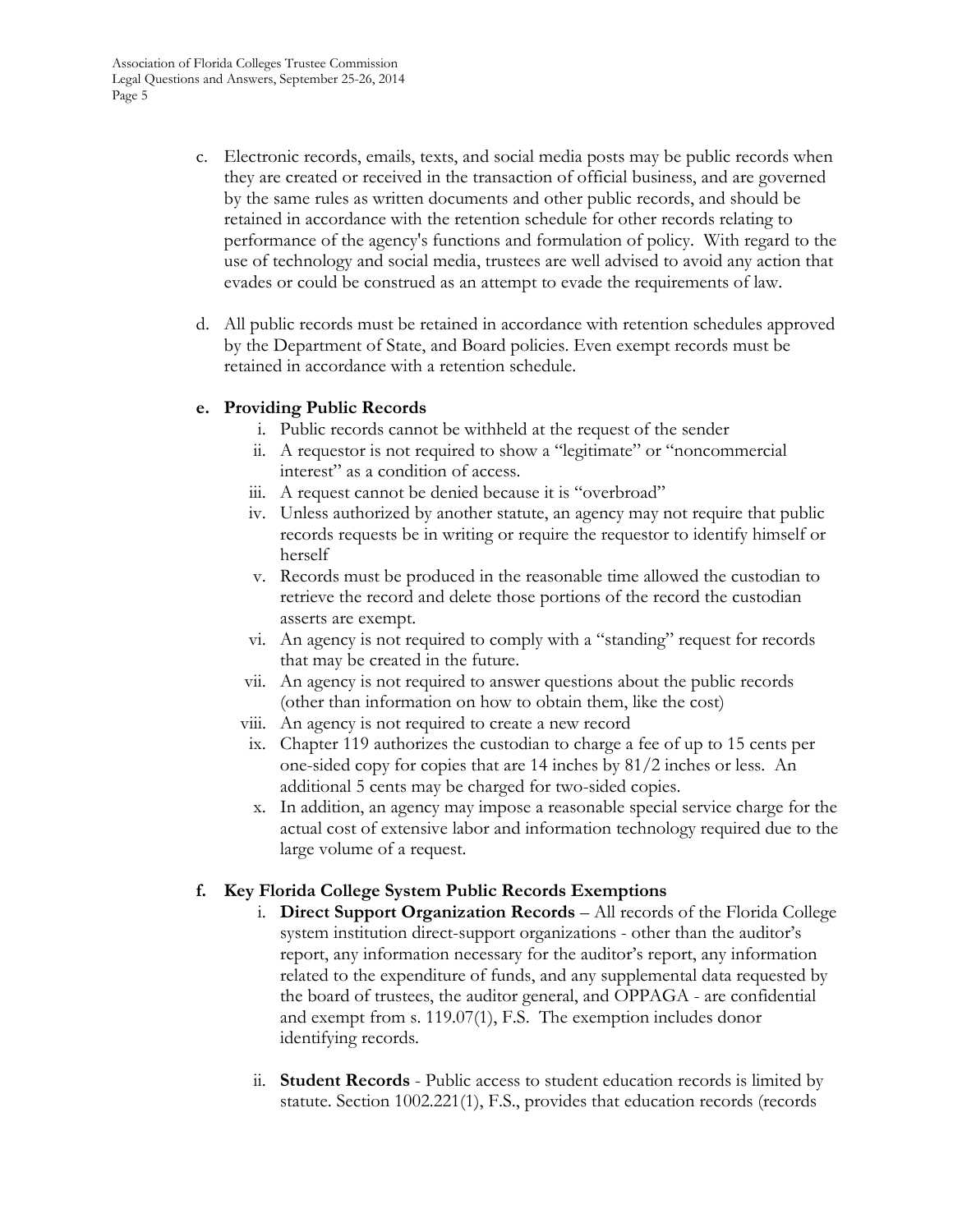created or maintained by the College that directly relate to a student) are confidential and exempt" from public disclosure and may be released only as authorized in the exemption.

- iii. **Employee Limited Access Records** Regarding Florida College system institution employees, s. 1012.81, F.S., provides that limited-access employee records are confidential and exempt from the provisions of s. 119.07(1). Limited access records include:
	- 1. Records containing information reflecting academic evaluations of employee performance
	- 2. Records maintained for the purposes of any investigation of employee misconduct, however, these records become public after the investigation ceases to be active for any reason.
	- 3. Records maintained for the purposes of any disciplinary proceeding brought against an employee, however, these records shall become public after a final decision is made.
	- 4. Records maintained for the purposes of any grievance proceeding brought by an employee for enforcement of a collective bargaining agreement or contract, however, these records shall become public after a final decision is made.
- iv. Other general exemptions include medical information, social security numbers, and lists of names and addresses of retirees.

# **g. Penalties for Non-Compliance with Public Records Laws**

# **i. Criminal Penalties**

1. Section 119.10(1)(b), F.S., states that a public officer who *knowingly*  violates the provisions of s. 119.07(1), F.S., is subject to suspension and removal or impeachment and commits a misdemeanor of the first degree, punishable by possible criminal penalties of one year in prison, or \$1,000 fine, or both.

# **ii. Noncriminal Penalties**

1. Section 119.10(1)(a), F.S., provides that a violation of any provision of Ch. 119, F.S., by a public officer is a noncriminal infraction, punishable by fine not exceeding \$500.

# **iii. Civil Actions and Attorney's Fees**

- 1. A person denied the right to inspect and/or copy public records under the Public Records Act may bring a civil action against the agency to enforce the terms of Ch. 119, F.S.
- 2. Injunctive relief may be available upon an appropriate showing for a violation of Ch. 119, F.S.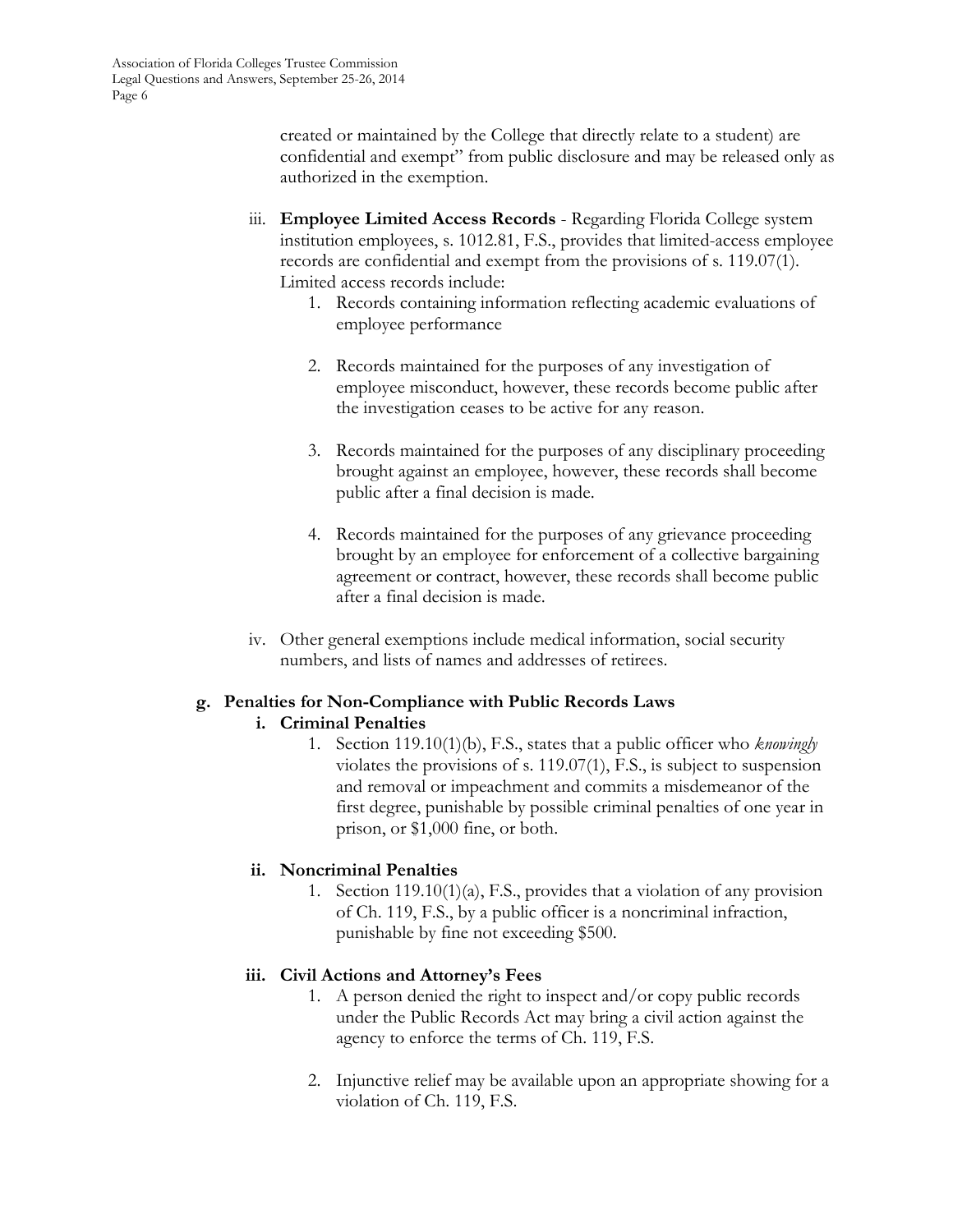3. Section 119.12, F.S., provides that if a civil action is filed against an agency to enforce the provisions of this chapter and the court determines that the agency unlawfully refused to permit a public record to be inspected or copied, the court shall assess and award against the agency responsible the reasonable costs of enforcement including reasonable attorney's fees.

## **V. Ethics Laws: Conflicts of Interest, etc.**

**a.** Community college employees and trustees are subject to Florida's Ethics Laws. The "Code of Ethics for Public Officers and Employees" adopted by the Legislature is found in Chapter 112 (Part III) of the Florida Statutes. Foremost among the goals of the Code is to promote the public interest and maintain the respect of the people for their government. The Code is also intended to ensure that public officials conduct themselves independently and impartially, not using their offices for private gain other than compensation provided by law. While seeking to protect the integrity of government, the Code also seeks to avoid the creation of unnecessary barriers to public service.

## **b. Doing Business with One's Agency Prohibition**

- i. F.S. 112.313(3) contains two prohibitions, the first of which prohibits a public officer acting in an official capacity or public employee acting in an official capacity as a purchasing agent from directly or indirectly purchasing, renting or leasing realty, goods, or services for the person's own agency from a business entity of which the person or the person's spouse or child (or combination) is an officer, partner, director, proprietor, or the owner of a "material interest." Note that neither the first nor the second prohibition of 112.313(3) prohibits a public officer's or public employee's purchase of realty, goods, or services from his or her own agency – however this type of transaction could be violative of other sections of the law, such as where it would impede the full and faithful discharge of his or her public duties, or s. 112.313(7), prohibiting conflicting employment and contractual relationships.
- ii. The second prohibition in s. 112.313(3) is against a public officer or employee acting in a private capacity to rent, lease or sell any realty, goods or services to the person's agency. "Acting in a private capacity" includes situations where one is personally involved in the sale to the agency, as well as where one is an officer, director, or owner of more than a 5% interest in a business that is selling to the agency. There are several exceptions to this prohibition (emergency, sole source with disclosure, sealed bid with disclosure, and rotation among all qualified suppliers). Donations to one's agency do not fall within the scope of this prohibition. Also, F.S. 112.313(3) expressly "grandfathers" in certain existing contracts, including those entered into prior to qualification for elective office, appointment to public office, or beginning public employment.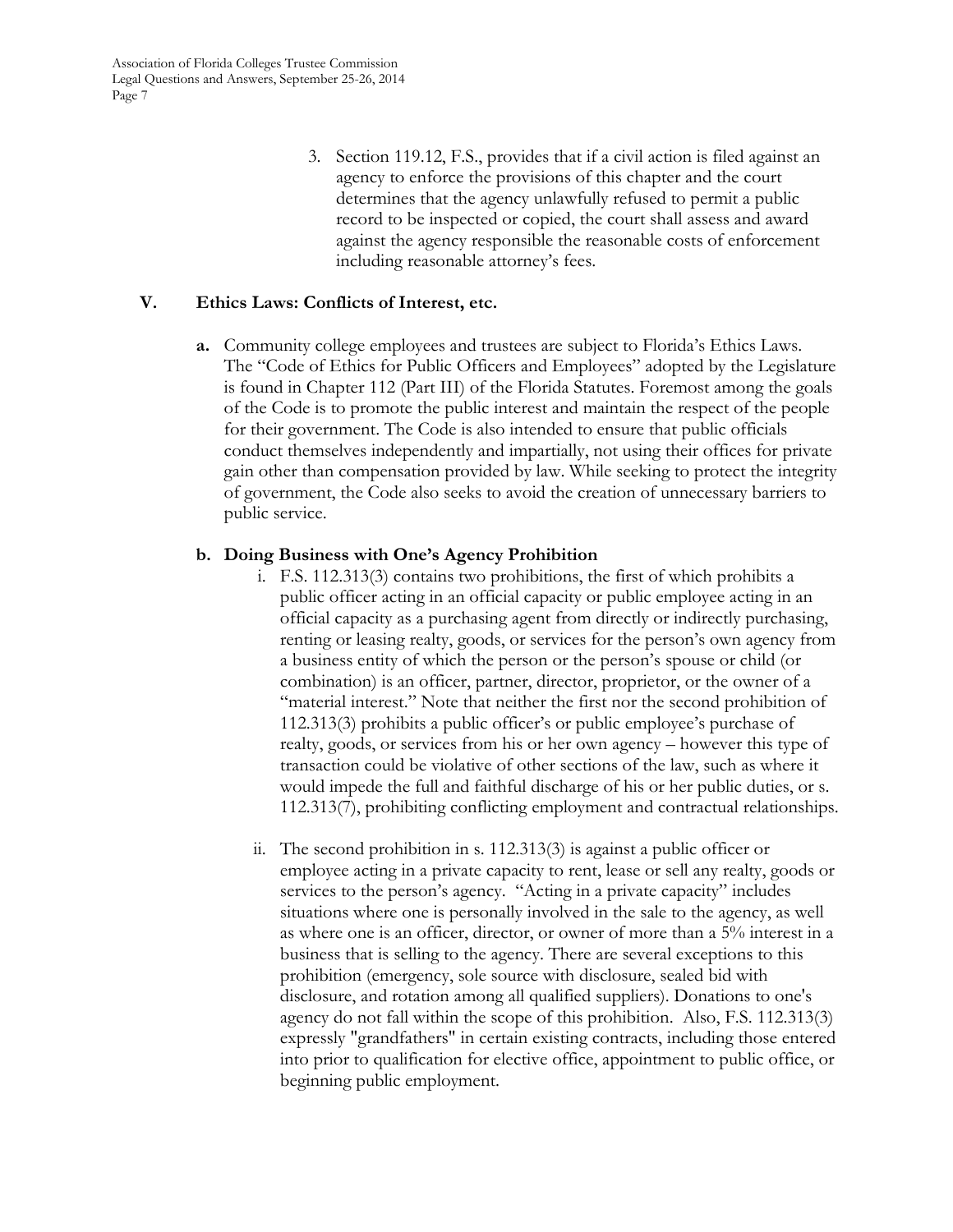- c. **Conflicting Employment and Contractual Relationships** s. 112.313(7) prohibits a public officer or employee from having a contractual relationship or employment with an agency or business entity that is either subject to the regulation of, or doing business with, the officer's or employee's agency. S. 112.313(7) also prohibits a public officer or employee from having a contractual relationship or employment that will create a "continuing or frequently recurring" conflict of interest or that would "impede the full and faithful discharge" of public duties.
	- i. The prohibitions against doing business with one's agency and having conflicting employment may not apply pursuant to various specified exemptions.
	- ii. Past or possible future contractual relationships do not violate the statute; the contractual relationship or employment must exist simultaneously with the other elements of the statute.
	- iii. With regard to the prohibition of a public officer from having a contractual relationship or employment that will create a "continuing or frequently recurring" conflict of interest or that would "impede the full and faithful discharge" of public duties, the statute is entirely preventative in nature and does not require proof that the public officer or employee has failed to perform his/her responsibilities or has acted corruptly.
- d. **Misuse of Public Position Prohibition** Public employees may not corruptly use or attempt to use their official position or any property or resource within their trust, or perform their official duties, to secure a special privilege, benefit or exemption for themselves or another. S. 112.313(6), F.S.
- e. **Prohibition Against Solicitation and Acceptance of Certain Gifts** No public officer/employee shall solicit or accept anything of value to the recipient, including a gift, loan, reward, promise of future employment, favor, or service, based upon any understanding that the vote, official action, or judgment of the public employee would be influenced by such gift. S. 112.313(2), F.S. Essentially amounts to bribery and requires a quid pro quo.
- f. **Prohibition against Unauthorized Compensation/Gifts** No public officer/employee or his or her spouse or minor child shall, at any time, accept any compensation, payment, or thing of value when such public employee knows, or, with the exercise of reasonable care, should know, that it was given to influence a vote or other action in which the employee was expected to participate in his or her official capacity. S. 112.313(4), F.S.
- g. **Disclosure or Use of Certain Information**  Public officers and employees are prohibited from disclosing or using information not available to the public and obtained by reason of their public positions for the personal benefit of themselves or others. S. 112.313(8), F. S. This does not prohibit the use of one's general expertise or skill, but can be violated where one would work privately regarding a particular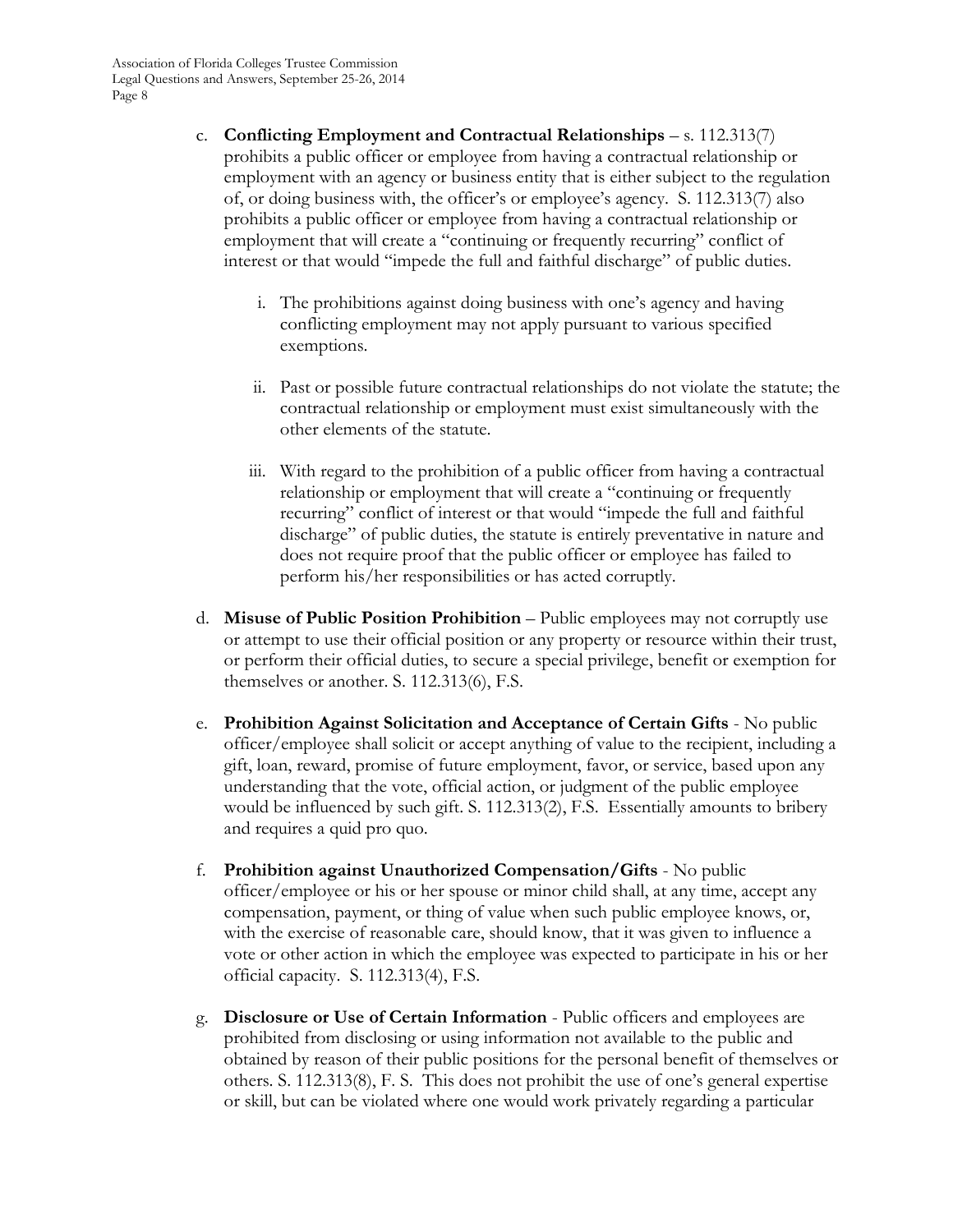project or matter about which he/she gained knowledge or expertise via his/her public position.

#### **h. Voting Conflicts Of Interest**

- i. A voting conflict arises when the official is called upon to vote on any measure which would inure to the officer's special private gain or loss; which he or she knows would inure to the special private gain or loss of any principal by whom the officer is retained or to the parent organization or subsidiary of a corporate principal by which the officer is retained; or which the officer knows would inure to the special private gain or loss of a relative or business associate of the public officer.
- ii. Whether a measure inures to the special private gain of an officer or his principal will turn in part on the size of the class of persons who stand to benefit from the measure. Where the class of persons is large, a special gain will result only if there are circumstances unique to the officer or principal under which he stands to gain more than the other members of the class. Where the class of persons benefiting from the measure is extremely small, the possibility of special gain is much more likely. In some situations the Commission has concluded that any gain or loss resulting from the measure would be so remote or speculative that it could not be said to inure to the official's special gain or loss.
- iii. If they do not intend to "participate" in the measure, local officials holding appointive positions (college trustees) must abstain from voting on the measure; and before the vote, publicly state to the assembly the nature of his or her interest in the matter; and within 15 days of the vote, file a memorandum of voting conflict (Commission on Ethics Form 8B) with the person responsible for recording the minutes of the meeting, who incorporates the form in the minutes. If they do intend to "participate," they must abstain but must make their disclosure before they participate. This is accomplished by either:
	- 1. Filing the memorandum of voting conflict (Form 8B) prior to the meeting, in which case the memorandum is to be provided immediately to the other members of the agency and is to be read publicly at the next meeting after its filing; or
	- 2. If the disclosure has not been made prior to the meeting at which the measure will be considered or the conflict was unknown prior to the meeting, making the disclosure orally at the meeting before "participating," followed by the written memorandum (Form 8B) within 15 days after the oral disclosure, which would be provided immediately to the other members of the agency and be read at the next meeting after its filing.